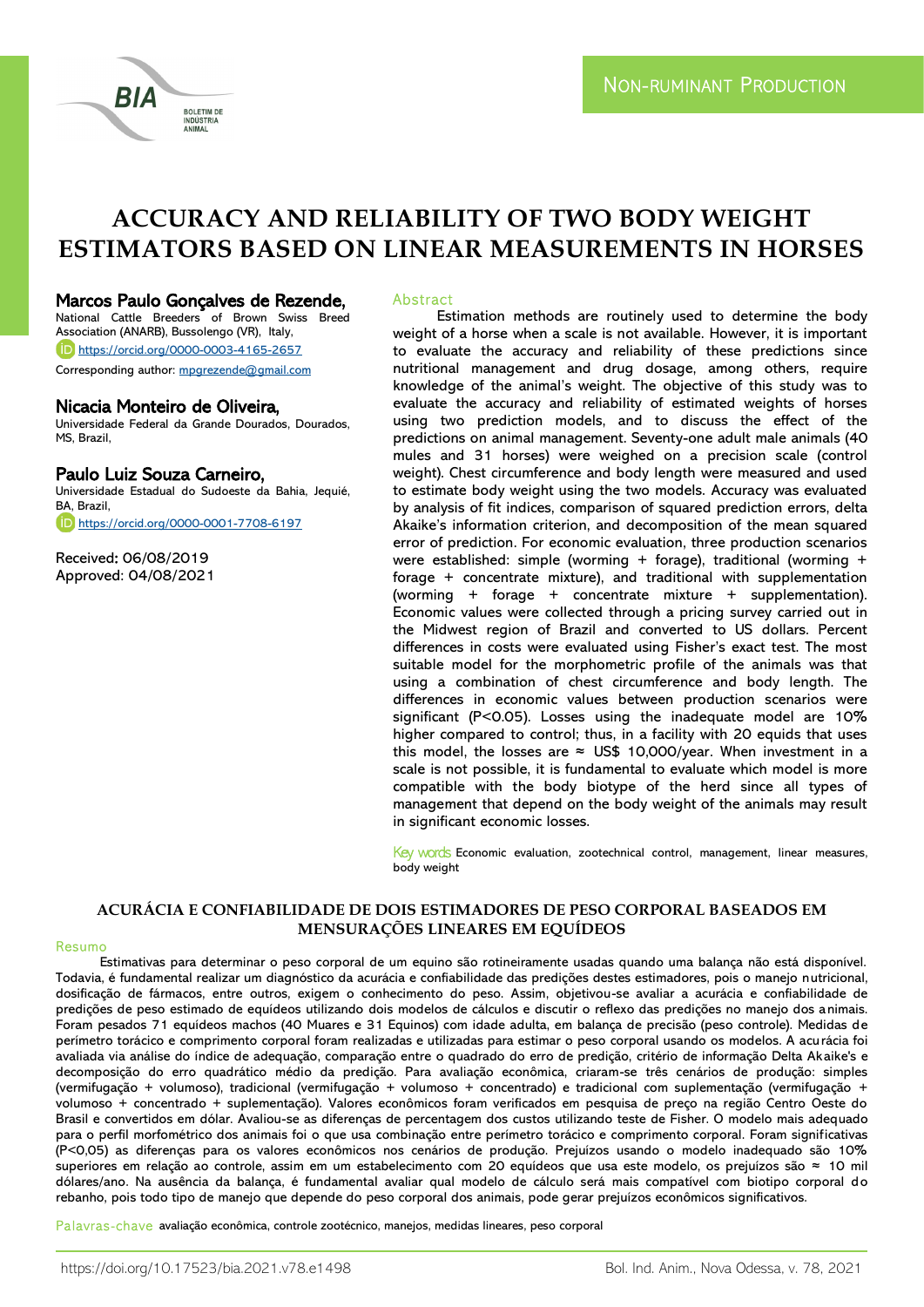# **INTRODUCTION**

In Brazil, equid farming is an important segment of agribusiness. This activity is not only related to commercial livestock, but also has a strong interrelationship with sectors linked to leisure, culture, sport, and ecotourism. According to the Food and Agriculture Organization (FAO, 2016), Brazil has the fourth largest population of horses in the world.

According to estimates of the Brazilian Institute of Geography and Statistics (2016), the country has 5,577,539 horses. Furthermore, according to the Brazilian Ministry of Agriculture, Livestock and Food Supply (MAPA, 2016), this livestock sector accounts for R\$ 16.15 billion in transactions every year and generates 610,000 direct jobs and 2,430,000 indirect jobs, thus being responsible for more than 3 million jobs. These numbers possibly reflect the high investment made in the sectors of breed selection and genetic improvement, nutritional management and medical segments, as well as in the training of professionals and trainers. However, despite these expressive values, research in this sector is limited, especially that related to economic aspects.

Knowledge of body weight is extremely important for the rearing and management of horses. Factors such as nutritional management, drug dosage, identification of skills, and the determination of animal growth and development can affect decision-making and the economic revenue of the breeding facility. However, not all equestrian facilities have a precision scale to correctly measure weight and weight estimators have therefore been developed. Within this context, it is important to evaluate the accuracy and reliability of estimated weights obtained with prediction models, mainly because they were developed based on the body morphometry of a given group of animals. Furthermore, these models may not be suitable for application to other body profiles (other groups). In general, the results allow us to define the best model, reducing errors and increasing accuracy and, consequently, the efficiency of animal management.

Ensminger (1977) proposed measurement of the animal's chest circumference as a model to estimate weights. On the other hand, Carroll and Huntington (1988) developed a model that includes measurements of chest circumference and body length. The use of a model based on the animal's morphometric measurements may provide satisfactory results for the development body weight equations (Martinson et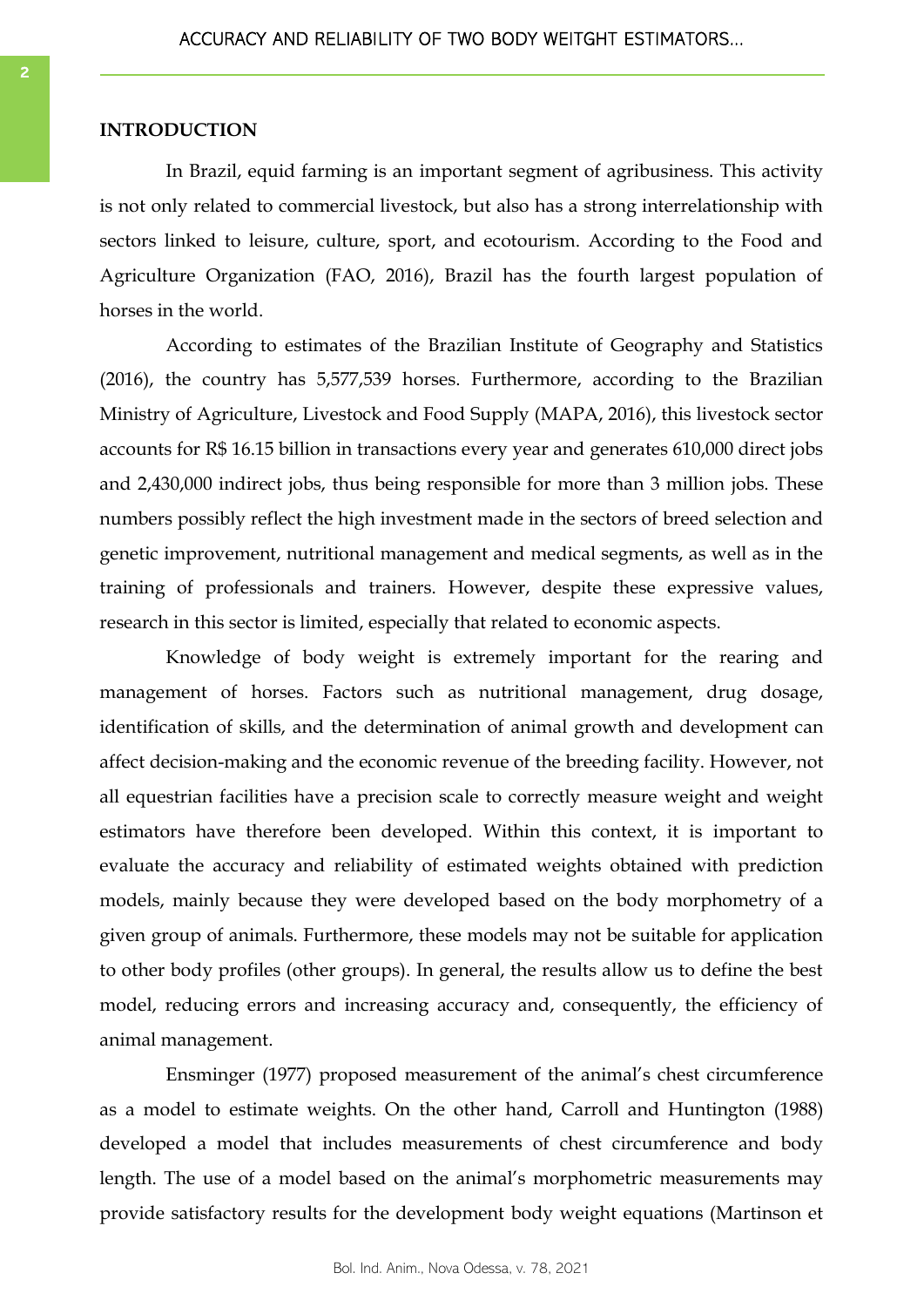al., 2014). However, according to Heinrichs et al. (1992), breed, age, body condition and physiological state of the animal can influence the regression of body weight on body measurements and the prediction accuracy, suggesting adaptation of the prediction equations according to each class.

Several studies have been conducted to establish the accuracy of different methods (MILNER and HEWITT, 1969; WAGNER and TYLER, 2011; Hoffmann et al., 2013). However, the results are usually contradictory. Some studies in the literature have also used weight estimators based on the body morphometry (REZENDE et al., 2015; SOUZA et al., 2015) of equids and researchers may reach a wrong conclusion if they have not tested the most suitable model for the body biotype of the animals present in the dataset.

Within this context, despite decades of research, it is still uncertain which are the most accurate methods and what is the economic impact that the misuse of weight estimators can have on breeding facilities. Therefore, the objective of this study was to evaluate the accuracy and reliability of estimated weights of equids (*Equus caballus* and *Equus asinus*) using two prediction models based on linear measurements, and to discuss the impact of these predictions on animal management and system profitability.

### **MATERIAL AND METHODS**

Data from 71 adult mongrel male animals (40 mules and 31 horses) were evaluated in collaboration with a horse breeding facility located in the State of Mato Grosso do Sul (Brazil). All animals were weighed on a mechanical precision scale and this result was considered the control weight. The chest circumference was measured with a measuring tape and hypometer: the measuring tape was positioned just at the end of the withers between the T8 and T9 spinous processes, passing through the intercostal space of the 8th and 9th ribs to the joint of the last rib with the xiphoid process. Body length was measured as the distance between the cranial part of the greater tubercle of the humerus and the caudal part of the ischial tuberosity (REZENDE et al., 2015). The body weight of the animal was then estimated from these measurements using two models. Model 1, according to Ensminger (1977), consisted of cubic chest circumference multiplied by 80. For model 2 proposed by Carroll and Huntington (1988), the following formula was used: squared chest circumference multiplied by body length and the result divided by 11877.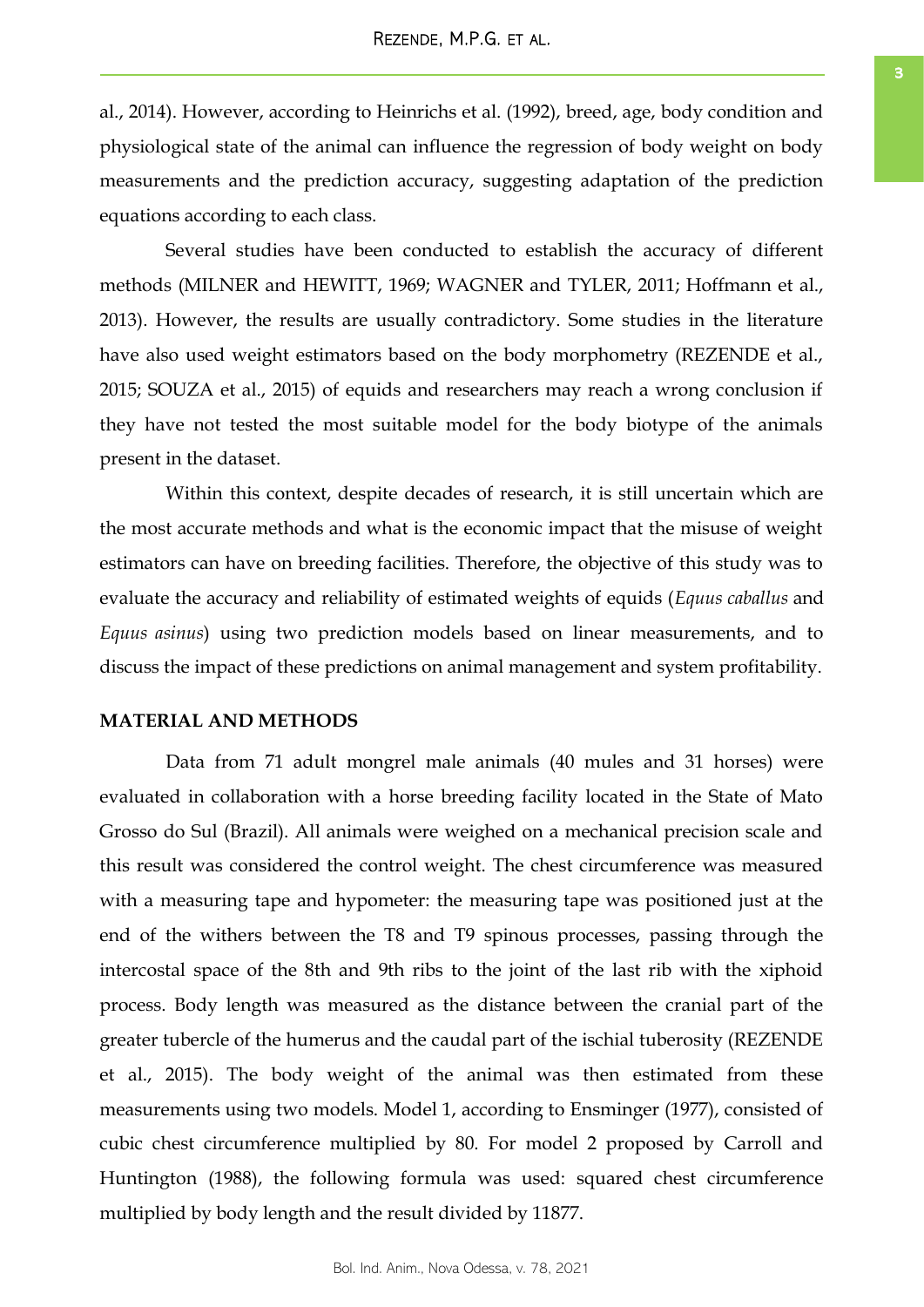# ACCURACY AND RELIABILITY OF TWO BODY WEITGHT ESTIMATORS...

The following fit indices were used to evaluate the accuracy of the weight predictions: coefficient of determination of a linear regression Y on X; mean squared error of prediction (MSEP); mean deviation; model efficiency factor (MEF); coefficient of determination of the model (CDM); model accuracy; concordance correlation coefficient (CCC), and corrected Akaike's information criterion (AIC). The squared error of prediction of the models was also compared at a level of significance of 5% (P<0.05) by the t-test (WALLACH and GOFFINET, 1989). In addition, the delta AIC (DACI) (BURNHAM and ANDERSON, 2002), behavior of the predicted data in relation to the observed (NETER et al., 1996) and, finally, decomposition of MSEP (BIBBY and TOUTENBURG, 1977) were evaluated. The models were evaluated separately for mules and horses and general comparison was performed considering both models. It is thus possible to identify the most suitable model in relation to the control weight for horses and for mules. All analyses were performed using the SAS software (2018).

Additionally, to investigate the impact of errors in weight estimation on animal management, the average cost of a commercial maintenance ration (containing approximately 10-12% crude protein, 1.5% calcium and 0.8% phosphorus), mineral supplement, bale of hay (Tifton), and deworming drug (ivermectin) was obtained. The diet was based on horses performing moderate work: 3 to 6 hours per day of walking, trotting, and cantering (Table 1). Hay 2.5% of weight; ration 2.0 kg per 100 kg weight; supplement 75 g animal/day (500 kg). The values in the table were adjusted to 10 kg/ animal.

| Product**  | <b>EMV</b> | Quantity    | V/kg | MI/10kg                  | VR                     | <b>VAR</b> | $D/A^*$ |
|------------|------------|-------------|------|--------------------------|------------------------|------------|---------|
|            |            |             |      | Health                   |                        |            |         |
| Dewormer   | 9.00       | 1-600.00 kg | 0.01 | $\overline{\phantom{0}}$ | $0.15 \,\mathrm{b}$ im | 0.90       | 0.23    |
|            |            |             |      | Nutritional              |                        |            |         |
| Hay        | 58.00      | 25.00 kg    | 2.32 | 7.50                     | $6.75$ mon             | 81.00      | 21.03   |
| Ration     | 62.00      | 25.00 kg    | 2.48 | 6.00                     | 14.88 mon              | 178.56     | 46.38   |
| Supplement | 168.00     | 25.00 kg    | 6.72 | 0.05                     | $0.38$ mon             | 4.59       | 1.19    |

**Table 1 –** Description of inputs used as a basis in animal management and their respective costs.

EMV: estimated market value; V/kg: kg value; MI/10kg: monthly intake per 10 kg of weight; VR: value in reais; VAR: annual value in reais; D/A: annual value in dollar; bim: bi-monthly; mon: monthly.

\*Exchange rate on  $28/07/2019$ . US\$  $1.00 = R\$  3.85. Source: BMeF Bovespa.

\*\* Average value of products collected through a pricing survey carried out in virtual and agricultural stores located in the Midwest and Southern regions of Brazil.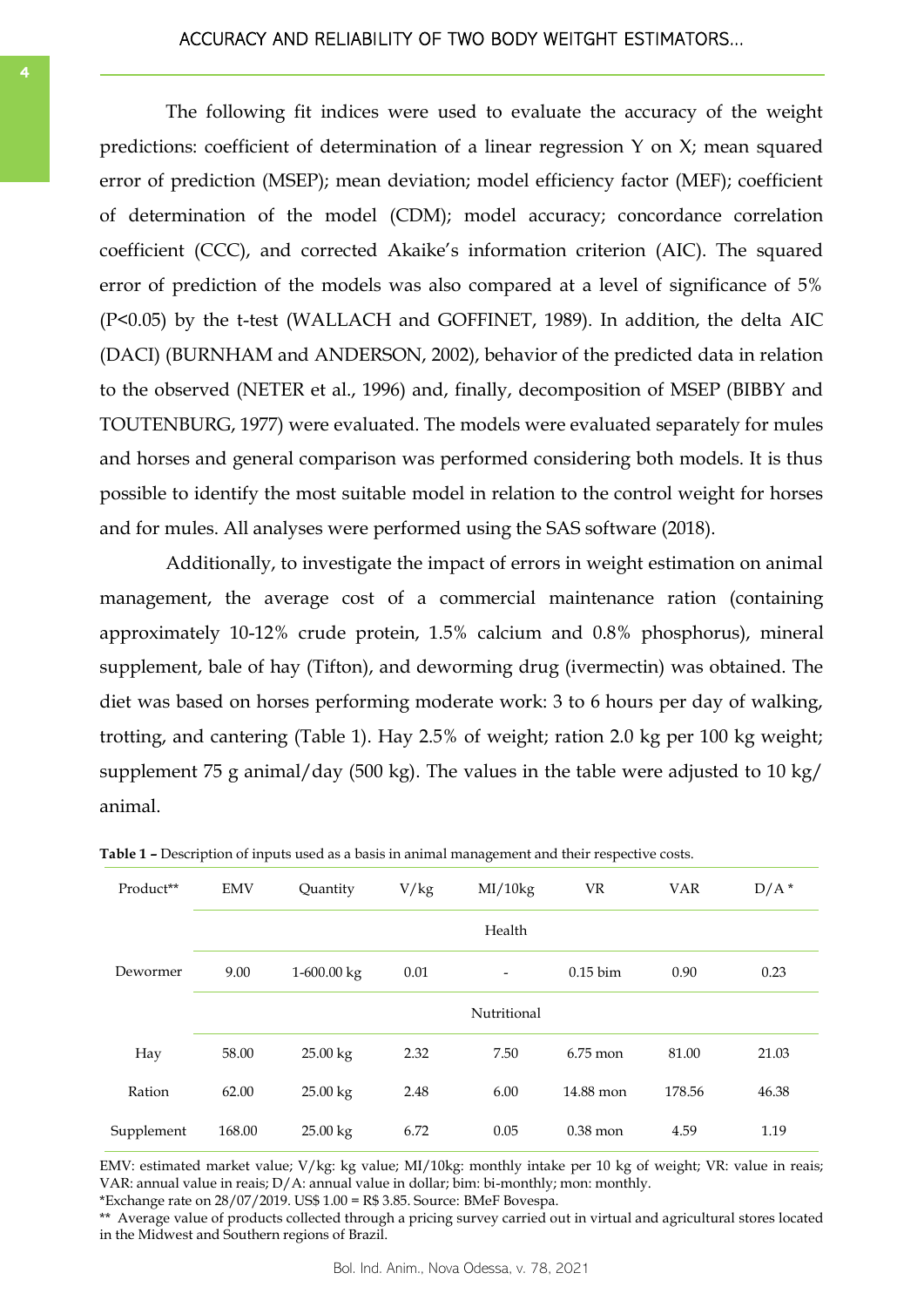Three scenarios were preestablished:

I - worming + forage [simple system]

II - worming + forage + concentrate mixture [traditional system]

III - worming + forage + concentrate mixture + supplementation [traditional system with supplementation]

The three scenarios were compared between control weight, model 1 (ENSMINGER, 1977) and model 2 (CARROLL and HUNTINGTON, 1988). Based on the average value of the two models and the control weight, an estimate was obtained by simulating annual expenditure converted into dollars among scenarios using the following equations:

(((weight/10) x bi-monthly value dewormer)  $x$  6)/3.85

(((weight/10) x monthly value forage intake)  $x$  12)/3.85

(((weight/10) x monthly value concentrate)  $x 12$ )/3.85

(((weight/10) x monthly value supplementation)  $x$  12)/3.85

Subsequently, the equation was applied according to the order of the scenarios:  $I =$  worming + forage;  $II =$  worming + forage + concentrate, and  $III =$  worming + forage + concentrate + supplementation. Differences between models and the control weight were transformed into percentages. Finally, the hypothesis of equality by contrast was tested for percent differences in economic costs per scenario between the two models and the control weight using Fisher's exact test, based on the following contrasts:

<sup>1</sup> Simple system - model proposed by Ensminger (1977) *vs* simple system – model proposed by Carroll and Huntington (1988).

<sup>2</sup>Traditional system – model proposed by Ensminger (1977) *vs* traditional system – model proposed by Carroll and Huntington (1988).

<sup>3</sup>Traditional system with supplementation – model proposed by Ensminger (1977) *vs* traditional system with supplementation – model proposed by Carroll and Huntington (1988).

# **RESULTS AND DISCUSSION**

The results showed that the weights predicted with the model proposed by Carroll and Huntington (1988) were similar to the control weight ( $Table 2$ ). These results corroborate those of the fit indices ([Table 3\).](#page-5-0) The morphometric profile of the animals is more compatible with the model that combines circumference and body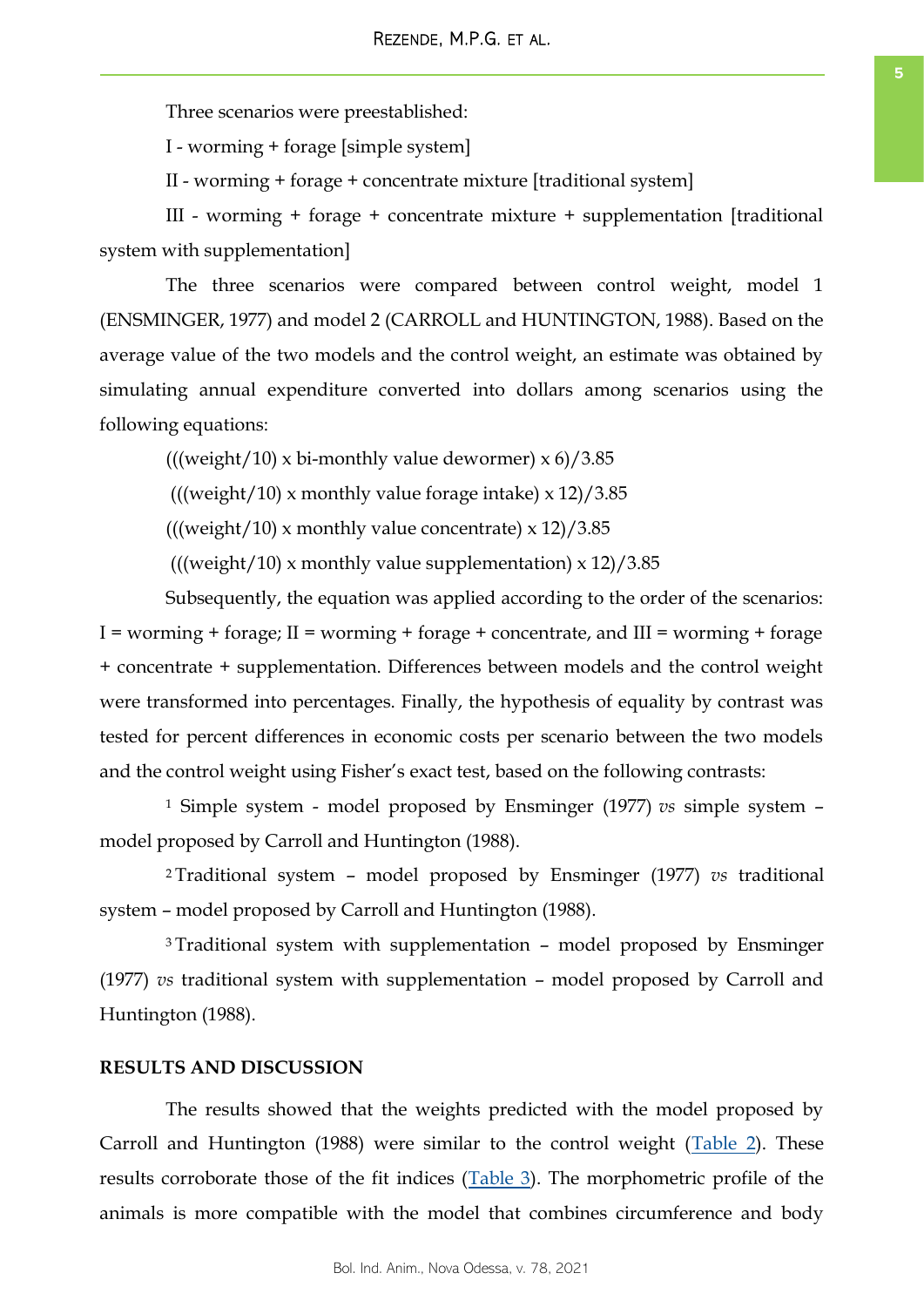|                       |           | Mule      |          |           | Horse     |          |
|-----------------------|-----------|-----------|----------|-----------|-----------|----------|
|                       | Model 1   | Model 2   | Control  | Model 1   | Model 2   | Control  |
|                       | Predicted | Predicted | Observed | Predicted | Predicted | Observed |
| Minimum               | 321.57    | 285.74    | 311.00   | 400.02    | 361.21    | 350.37   |
| Maximum               | 602.36    | 464.87    | 468.00   | 540.10    | 474.28    | 353.00   |
| Mean                  | 446.03    | 376.10    | 362.73   | 449.47    | 402.70    | 408.55   |
| Median                | 451.18    | 390.42    | 357.00   | 443.62    | 402.80    | 414.00   |
| Variance              | 3985.70   | 1750.36   | 1400.98  | 2354.67   | 1056.47   | 1062.52  |
| Standard<br>deviation | 63.13     | 41.83     | 37.42    | 48.52     | 32.50     | 32.59    |
| Asymmetry             | 0.30      | $-0.31$   | 0.88     | 0.28      | 0.86      | $-.055$  |
| Kurtosis              | 3.26      | 2.89      | 3.90     | 1.37      | 2.99      | 1.94     |
| $X - Y$ mean          | 83.30     | 13.36     | --       | 50.91     | $-5.84$   | --       |
| Covariance            | 1212.64   | 1048.18   | --       | 1037.11   | 623.17    | --       |

<span id="page-5-0"></span>**Table 2 –** Descriptive analysis of the behavior of predicted data in relation to observed.

Comparison general model (mules and horses)

|                       | Model 1   | Model 2   | Control  |
|-----------------------|-----------|-----------|----------|
|                       | Predicted | Predicted | Observed |
| Minimum               | 321.57    | 285.74    | 311.00   |
| Maximum               | 602.36    | 474.28    | 468.00   |
| Mean                  | 450.35    | 384.65    | 377.46   |
| Median                | 451.18    | 391.16    | 372.50   |
| Variance              | 3395.63   | 1640.03   | 1723.66  |
| Standard<br>deviation | 58.27     | 40.49     | 41.51    |
| Asymmetry             | 0.23      | $-0.25$   | 0.29     |
| Kurtosis              | 3.27      | 3.51      | 2.20     |
| $X - Y$ mean          | 72.89     | 7.19      | --       |
| Covariance            | 1290.48   | 1177.44   | --       |

#### **Table 3 –** Model comparison using fit indices.

|             | General |          |         |         | Mule    |          |         | Horse    |         |  |
|-------------|---------|----------|---------|---------|---------|----------|---------|----------|---------|--|
|             |         | Model    |         |         |         |          |         |          |         |  |
|             | Control | Model 1  | Model 2 | Control | Model 1 | Model 2  | Control | Model 1  | Model 2 |  |
| Mean        | 377.46  | 450.35   | 384.65  | 362.73  | 446.03  | 376.1    | 408.55  | 459.47   | 402.7   |  |
| SD          | 41.51   | 58.27    | 40.49   | 37.42   | 63.13   | 41.83    | 32.59   | 48.52    | 32.5    |  |
| Median      | 372.5   | 451.18   | 391.16  | 357     | 451.18  | 390.42   | 414     | 443.62   | 402.8   |  |
| $r^2$       | -----   | 0.3      | 0.52    | -----   | 0.29    | 0.49     |         | 0.54     | 0.43    |  |
| <b>MSEP</b> | -----   | 7668.56  | 940.37  | -----   | 9616.77 | 1067.77  |         | 3555.67  | 671.4   |  |
| MD          | -----   | $-72.89$ | $-7.19$ |         | $-83.3$ | $-13.36$ |         | $-50.91$ | 5.84    |  |
| <b>MEF</b>  | -----   | $-3.61$  | 0.43    | -----   | $-6.24$ | 0.19     |         | $-2.76$  | 0.28    |  |
| <b>CDM</b>  | -----   | 0.19     | 1.01    | -----   | 0.12    | 0.72     |         | 0.2      | 0.97    |  |
| MA          |         | 0.46     | 0.98    |         | 0.38    | 0.94     |         | 0.52     | 0.98    |  |
| <b>CCC</b>  | -----   | 0.25     | 0.71    |         | 0.2     | 0.66     |         | 0.38     | 0.65    |  |
| CAIC        |         | 201.89   | 191.13  |         | 134.77  | 128.23   |         | 60.58    | 62.47   |  |

SD: standard deviation; r<sup>2</sup>: coefficient of determination of a linear regression Y on X; MSEP: mean squared error of prediction; MD: mean deviation; MEF: model efficiency factor; CDM: coefficient of determination of the model; MA: model accuracy; CCC: concordance correlation coefficient; CAIC: corrected Akaike's information criterion.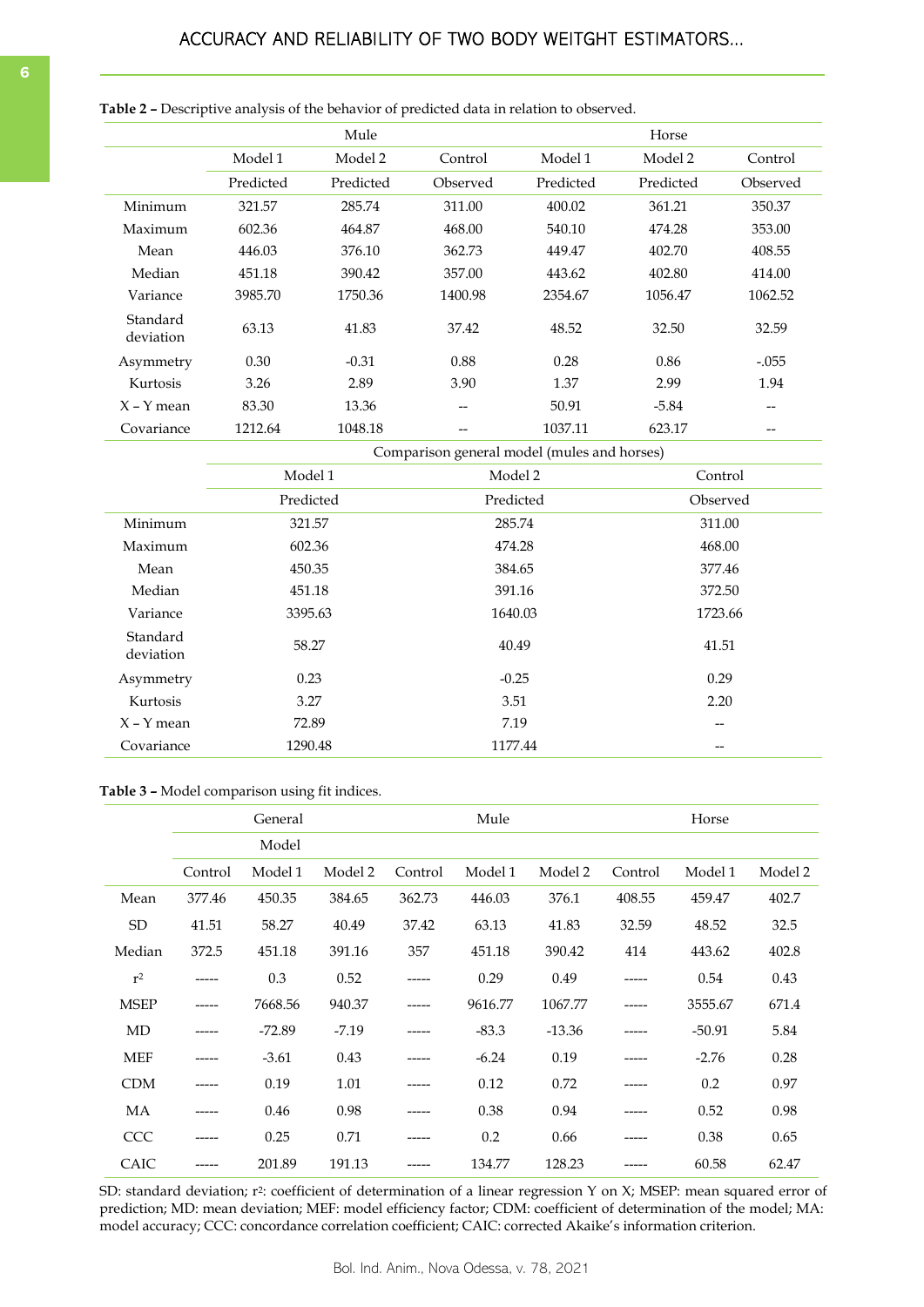length measurements, obtaining a better fit in absolute terms, with a lower MSEP, positive MEF, high coefficient of determination via linear regression (r²) and high CDM, in addition to a higher value for analysis of model accuracy and CCC. The results agree with Neder et al. (2009) who studied Crioulo horses and also observed better fit of the model proposed by Carroll and Huntington (1988) compared to the model of Ensminger (1977).

Wagner and Tyler (2011) also found differences between estimators for weight prediction and actual weight. The authors identified the most suitable models for the type of animals studied. This reinforces the need to pay special attention to the model that is most compatible with the herd to be studied since the measures may vary depending on the conformation of each individual which, in turn, is directly related the breed to which the animal belongs (NEDER et al., 2009). Commercially, it is possible to find a specific type of "equine measuring tape" for weight determination of animals. Hoffmann et al. (2013) observed no significant differences when weight was determined with a "equine measuring tape" and based on estimators that use combinations of animal measurements. Within this context, the reliability of the weight must be confirmed when a "equine measuring tape" is acquired.

The prediction error of the models was significantly different (Table 4), reinforcing the importance of correctly controlling which model is most suitable for the body biotype of the herd. Considering the DAIC, the model proposed by Carroll and Huntington is the most adequate. The AIC is a measure of the imperfection of model fit, i.e., the higher the AIC value, the lower the probability that the data occur according to that model (GOTELLI and ELLISON, 2011).

|             | General    |          |            | Horse   |            | Mule    |
|-------------|------------|----------|------------|---------|------------|---------|
|             | Model 1    | Model 2  | Model 1    | Model 2 | Model 1    | Model 2 |
| Diff.       | ---------- | 6728.19  | ---------  | 2884.26 | ---------  | 8548.99 |
| <b>SDSR</b> | ---------- | 17.04    | ---------  | 1236.54 | ---------  | 2350.55 |
| P           | ---------- | $-0.000$ | --------   | 0.048   | --------   | 0.0019  |
| <b>DAIC</b> | ---------- | $-10.76$ | ---------- | 1.88    | ---------- | $-6.54$ |
| P           |            | 0.99     |            | 0.280   |            | 0.96    |

**Table 4 – Comparison of the squared error of prediction of the models at a significance level of 5% (P<0.05) by the t**test and delta Akaike's information criterion.

Diff.: difference between mean squared prediction errors; SDSR: standard deviation of the mean squared differences of prediction errors divided by the square root of n; DACI: delta Akaike's information criterion.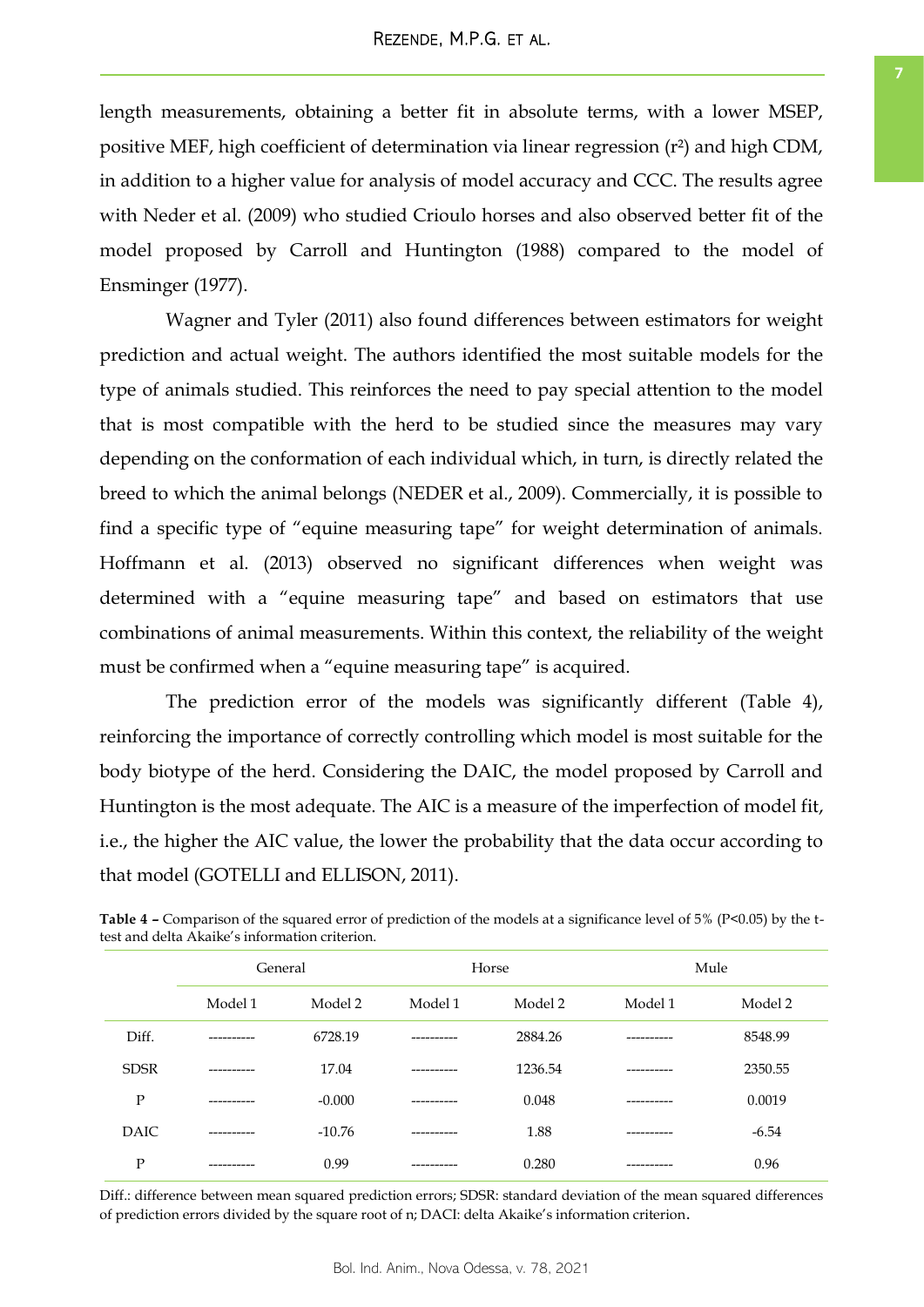Evaluation of the decomposition of MSEP shows that in the model proposed by Ensminger (1977), the error concentrates  $\approx 70\%$  on the average, while in the model proposed by Carroll and Huntington (1988), the error is mainly concentrated on random errors, i.e., on the variability of differences between animals (Table 5). The systematic error distribution retained a similar explanation between the models, showing an equal discrepancy between specimens in the data.

|                  |                  |                  | General          |                 |  |  |
|------------------|------------------|------------------|------------------|-----------------|--|--|
|                  |                  | Model 1          |                  | Model 2         |  |  |
| Modal            |                  | 5313.05 (69.28%) |                  | 51.70 (5.49%)   |  |  |
| Systematic error |                  | 1202.00 (15.67%) |                  | 103.21 (10.97%) |  |  |
| Random error     | 1153.50 (15.04%) |                  | 785.45 (83.52%)  |                 |  |  |
|                  |                  | Mule             |                  | Horse           |  |  |
|                  | Model 1          | Model 2          | Model 1          | Model 2         |  |  |
| Modal            | 6938.89 (72.15%) | 178.65 (16.73%)  | 2592.39 (72.90%) | 34.19 (5.09%)   |  |  |
| Systematic error | 1740.08 (18.09%) | 224.43 (21.01%)  | 535.71 (14.98%)  | 106.27 (15.82%) |  |  |
| Random error     | 937.80 (9.75%)   | 664.68 (62.24%)  | 430.57 (12.10%)  | 530.93 (79.07%) |  |  |

|  | <b>Table 5 –</b> Decomposition of the mean squared error of prediction (MSEP). |  |  |  |
|--|--------------------------------------------------------------------------------|--|--|--|
|--|--------------------------------------------------------------------------------|--|--|--|

In general, totally disregarding the difference between MSEP of the models, the model proposed by Carroll and Huntington (1988) was found to better predict weight but has a larger random error, i.e., better prediction but less accuracy. The first model has less prediction but higher accuracy, i.e., the predictions are distant from the actual value but close to each other, while the second model makes the precision difficult but is closer to the actual value.

As can be seen, the weight, when estimated, may have results with large differences from what was observed. The consequence of this was demonstrated by the significant difference (P<0.05) in the percentage of economic values in the production scenarios between models. The economic losses using the model that is not compatible with the herd's body biotype exceed 10% of costs in relation to the actual value [\(Table](#page-8-0) 6).

Considering an equestrian center that uses the traditional system with supplementation, a simulation in a facility that has 20 horses and mules (general scenario) and the model proposed by Ensminger (1977), this loss can reach  $\approx$  US\$ 10,000,00 per year. In general, comparing the two models, differences of  $\approx$  US\$ 450.00 per animal can be saved annually. When this equestrian facility has only mules, using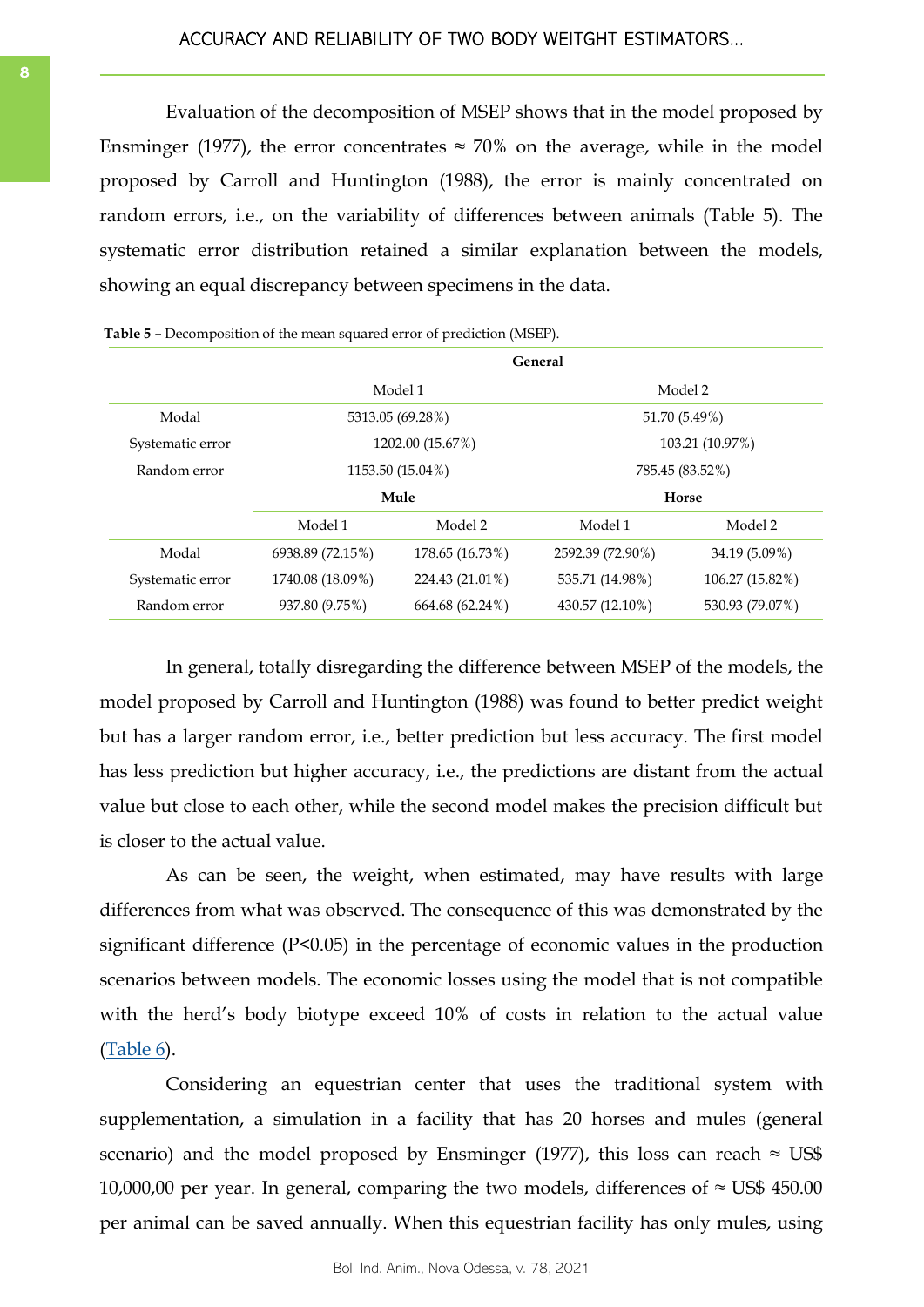|                                            | General                            | Horse                                           | Mule                           |  |  |  |
|--------------------------------------------|------------------------------------|-------------------------------------------------|--------------------------------|--|--|--|
|                                            |                                    |                                                 |                                |  |  |  |
| Simple system                              | 801.70                             | 868.60                                          | 771.10                         |  |  |  |
| Traditional system                         | 2552.40                            | 2763.50                                         | 2453.40                        |  |  |  |
| Traditional system with<br>supplementation | 2597.3                             | 2812.1                                          | 2496.60                        |  |  |  |
|                                            | Model proposed by Ensminger (1977) |                                                 |                                |  |  |  |
|                                            | 957.50                             | 976.90                                          | 948.30                         |  |  |  |
| Simple system <sup>1</sup>                 | $(*16\% \uparrow)$ A*              | $(*11\% \uparrow)A^*$                           | $(*18\% \uparrow)A^*$          |  |  |  |
|                                            | 3046.20                            | 3107.90                                         | 3017.00                        |  |  |  |
| Traditional system <sup>2</sup>            | $(*16\% \uparrow)A^*$              | $(*11\% \uparrow)A^*$                           | $(*18\% \uparrow)A^*$          |  |  |  |
| Traditional system with                    | 3099.80                            | 3162.60                                         | 3070.10                        |  |  |  |
| supplementation <sup>3</sup>               | $(* 16\% \uparrow)$ A*             | $(\approx 11\% \uparrow)A^*$                    | $(*18\% \uparrow)A^*$          |  |  |  |
|                                            |                                    | Model proposed by Carroll and Huntington (1988) |                                |  |  |  |
|                                            | 817.70                             | 856.20                                          | 799.60                         |  |  |  |
| Simple system <sup>1</sup>                 | $(\approx 2\% \uparrow) B^*$       | $(\approx 1.45\% \uparrow)B^*$                  | $(\approx 3.56\% \uparrow)B^*$ |  |  |  |
|                                            | 2601.70                            | 2723.90                                         | 2544.00                        |  |  |  |
| Traditional system <sup>2</sup>            | $(\approx 2\% \uparrow) B^*$       | $(\approx 1.45\% \uparrow)B^*$                  | $(\approx 3.56\% \uparrow)B^*$ |  |  |  |
| Traditional system with                    | 2647.50                            | 2771.80                                         | 2588.80                        |  |  |  |
| supplementation <sup>3</sup>               | $(\approx 2\% \uparrow) B^*$       | $(\approx 1.45\% \uparrow) B^*$                 | $(\approx 3.56\% \uparrow)B^*$ |  |  |  |

#### <span id="page-8-0"></span>**Table 6 –** Contrast of annual expenditure (US\$/year) based on mean weight.

(00.00%↑): Percent contrast (%) of the values in US\$/year of the models in relation to control weight. Contrasts followed by the same letters do not differ significantly between systems (1-1, 2-2 and 3-3) by Fisher's exact test. \*P<0.0001.

the model proposed by Ensminger (1977), the costs will be 18% higher than the actual cost, exceeding US\$ 570.00 per animal per year. Using the model proposed by Carroll and Huntington (1988), the losses are lower, with a maximum difference of 3.56% in relation to the control weight.

The losses gradually increase when the use of concentrate and supplementation is added (items with greater economic weight than a simple system). Thus, when the equestrian breeding facility uses modern feeding systems, it will be more susceptible to losses due to waste. The average investment for the acquisition of a precision scale with a capacity of 1,500 kg (including freight and installation) is  $\approx$  R\$ 12,300.00, which is equivalent to US\$ 3,194.00. Therefore, considering the possible losses resulting from the use of weight estimators, it is economically viable to invest in a precision scale or to previously study the most suitable model for the herd's body biotype.

Studying horses stabled in the state of Santa Catarina, Anjos and Leme (2014) found that only 6% of the respondents reported that they received professional guidance regarding horse diet formulation. Another 12% followed the instructions of the horse owners, 15% were instructed by a veterinarian with consent from the owners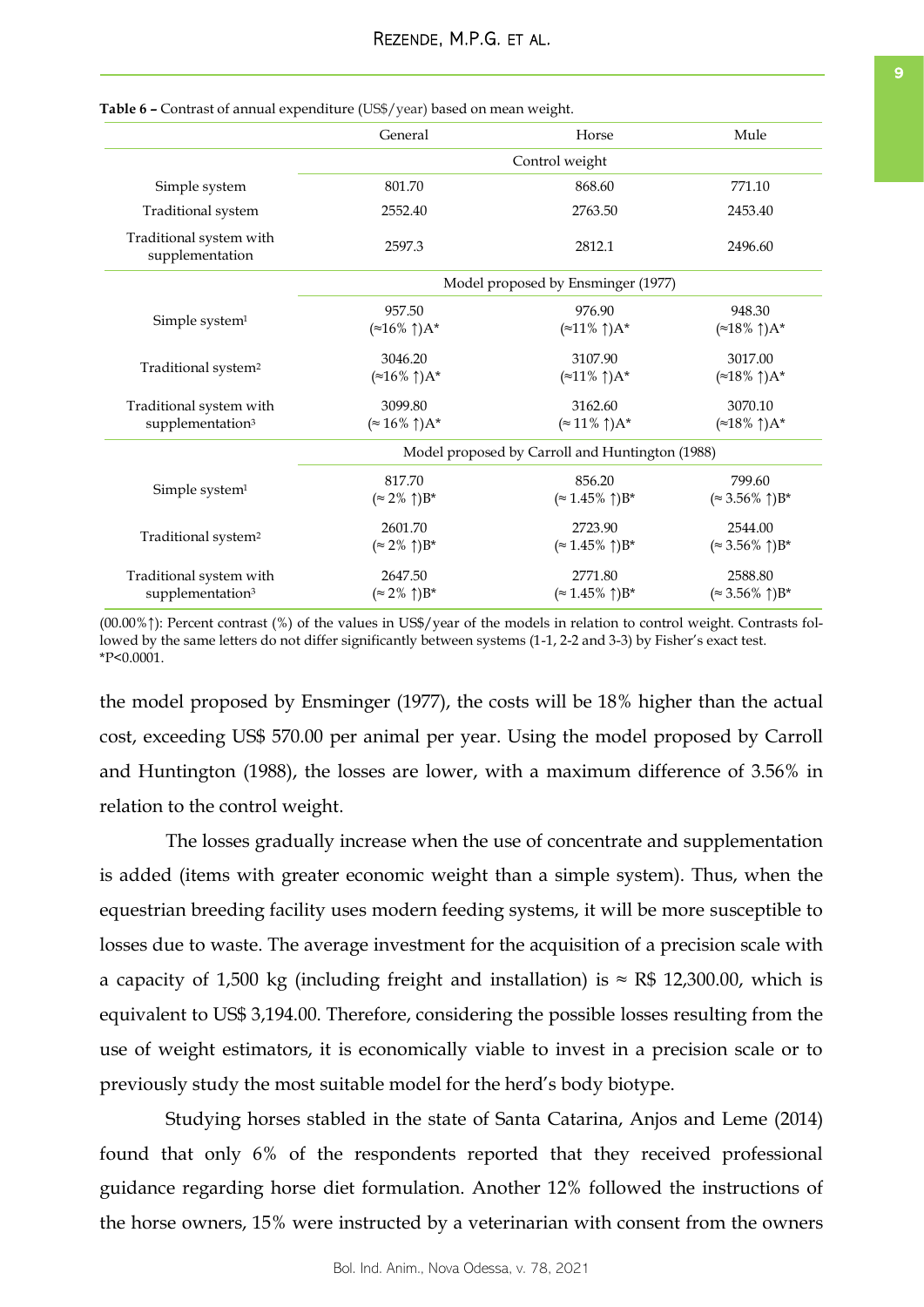and 21% by handlers, and 46% reported that the persons responsible for diet formulation were the owners of the equestrian facilities. The authors also reported that respondents differentiated the diet based on the level of physical effort required from the animal, weight and activity, weight  $+$  activity  $+$  age, weight, and activity  $+$  age. This further highlights the importance of correct weight assessment of the animals since the costs can even outweigh the losses estimated here when there is no technician capable of formulating the entire nutritional management of the animals.

It is important to emphasize that the scenarios were classified considering the estimates reported by the Brazilian Ministry of Agriculture, Livestock and Food Supply (MAPA, 2016), which states that 3.9 million horses are engaged in activities on rural properties. Traditionally, these animals do not receive attention in terms of management; they are generally kept on pasture and the care received is limited to the application of deworming medication. It is estimated that the cost of maintaining these animals is about R\$ 120.00 per year/head. The other scenarios are the traditional systems seen in equestrian facilities. It is noteworthy that, in all scenarios, hay is maintained because horses need to meet their fiber requirements from forage, which contributes to prevent metabolic disorders (SALAZAR et al., 2019). The forage should form the basis of the animals' meals (HARRIS et al., 2016). Thus, the inclusion of forage in the horse diet is indisputable, especially for animals that are unable to access pasture areas (ANJOS and LEME, 2014).

Drugs such as anthelmintics, antibiotics or anti-inflammatory drugs must be administered under professional guidance according to the animal's body weight. If the weight of the horse is not accurately established, administration of a medication may result in under- or overdosing. Long-term drug resistance of pathogens is a possible consequence of careless and imprecise dosing (MOLENTA et al., 2005). To make the deworming requires accurate weight determination of the animal in order to avoid problems due to underdosing or waste because it can generate the emergence of drug resistance among parasites (BYCZKOWSKA et al., 2019).

A standard deworming program in an equestrian facility should be developed based on the initial infection level, followed by the degree of environmental contamination and coproscopy results, procedures that will allow to reduce or eliminate the parasite burden of horses, thus preventing other serious diseases caused by the passage of parasites through the animal's body.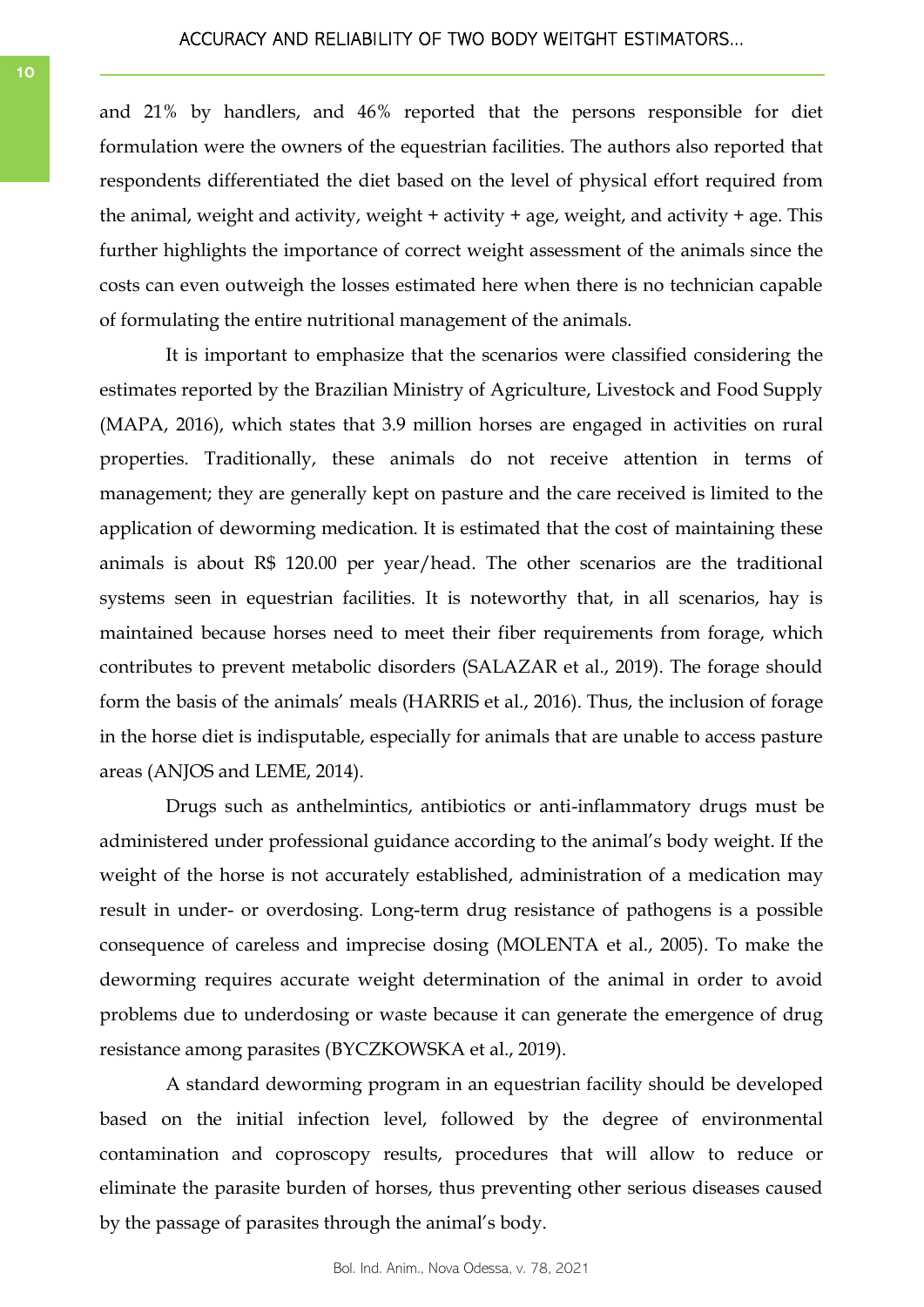If the body weight is not accurately established, diets with excess or deficient nutrients can compromise not only the development of the horse but also its performance at work, increasing the risk of a variety of diseases and disorders with consequent economic losses. A poorly balanced diet can also cause obesity in animals, a condition associated with the development of various diseases (OWERS and CHUBBOCK, 2013; JENSEN et al., 2016). Therefore, to obtain the best result for horses, welfare conditions, a balanced diet and adequate management must be offered, as reported by Cintra (2006).

# **CONCLUSION**

When investment in a precision scale for weight determination of horses is not possible, it is fundamental to evaluate which model is most compatible with the body biotype of the animals in the herd. If this is not controlled, all types of management that depend on body weight can be compromised, causing significant losses to equestrian facilities. In general, the best model was that using simultaneous combinations of the animal's length and circumference measurements. When erroneous estimates are used, the loss is five times greater for the model that considers only the animal's chest circumference.

# **REFERENCES**

- ANJOS, A.N.A.; LEME, D.P. Feeding management practices in stabled horses of Santa Catarina, Brazil. **Revista Acadêmica Ciência Agrária e Ambiental,** v.12, p. 113-120, 2014.<https://www.cabdirect.org/cabdirect/abstract/20153070585>
- BIBBY, J.; TOUTENBURG, H. **Prediction and improved estimation in linear models.** London: John Wiley, 1977. 188p.
- BURNHAM, K.P.; ANDERSON, D.R. Model selection and multimodel inference. **A practical information - theoretic approach**. New York: Springer, 2002.
- BYCZKOWSKA, B.; PILARCZYK, B.; MARCINIAK, A.T. Evaluation of the effectiveness of programs combating the invasions of strongyles (*Strongylidae*) in horses in selected stables of Western Pomerania. **Annals of Parasitology**, v.65, p.121- 128, 2019.
- CARROLL, C.L.; HUNTINGTON, P.J. Body condition scoring and weight estimation of horses. **Equine Veterinary Journal,** v.20, p. 21-45, 1988. [https://doi.org/10.1111/](https://doi.org/10.1111/j.2042-3306.1988.tb01451.x) [j.2042-3306.1988.tb01451.x](https://doi.org/10.1111/j.2042-3306.1988.tb01451.x)
- CINTRA, A.G.C. **O cavalo:** características, manejo e alimentação. São Paulo: Roca, 2011. 384p.

ENSMINGER, M.E. **Horses and horsemanship**. 5 Ed. Danville, IL: The Interstate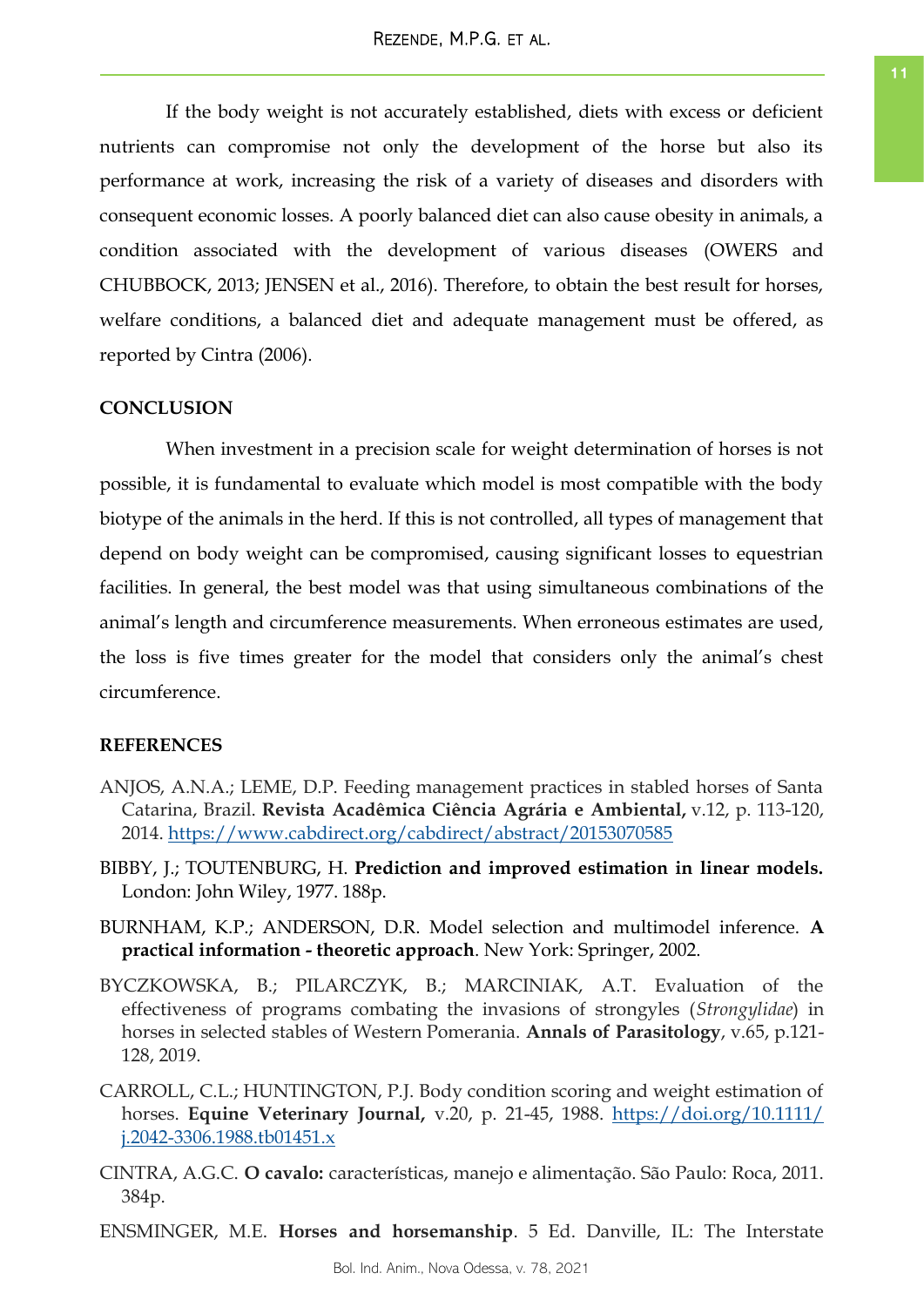Printers, 1977. p. 509.

- **FAO - Food and Agriculture Organization of the United Nations.** 2019. Disponível em: [http://www.fao.org/livestock-systems/global-distributions/horses/en/,](http://www.fao.org/livestock-systems/global-distributions/horses/en/) Acesso: em 12 de julho de 2019.
- [HARRIS, P.A.; ELLIS, A.D.; FRADINHO, M.J.; JANSSON, A.; JULLIAND, V.;](https://www.cambridge.org/core/search?filters%5BauthorTerms%5D=P.%20A.%20Harris%20&eventCode=SE-AU)  [LUTHERSSON, N.; SANTOS, A.S.](https://www.cambridge.org/core/search?filters%5BauthorTerms%5D=P.%20A.%20Harris%20&eventCode=SE-AU) VERVIERT, I. Review: Feeding conserved forage to horses: recent advances and recommendations. **Animal**, v.11, p.958-967, 2017. <https://doi.org/10.1017/S1751731116002469>
- HOFFMANN, G.; BENTKE, A.; ROSE –MEIRHÖFER, S.; AMMON, C.; MAZETTI, P.; HARDARSON, G.H. Estimation of the body weight of Icelandic horses. **[Journal of](https://www.sciencedirect.com/science/journal/07370806)  [Equine Veterinary Science,](https://www.sciencedirect.com/science/journal/07370806)** v[.33, p.8](https://www.sciencedirect.com/science/journal/07370806/33/11)93-895, 2013. [https://doi.org/10.1016/](https://doi.org/10.1016/j.jevs.2013.01.002) [j.jevs.2013.01.002](https://doi.org/10.1016/j.jevs.2013.01.002)
- **IBGE – Instituro Brasileiro de Geografia e Estatística.** 2017. Disponível em: [https://](https://seriesestatisticas.ibge.gov.br/series.aspx?vcodigo=PPM01) [seriesestatisticas.ibge.gov.br/series.aspx?vcodigo=PPM01.](https://seriesestatisticas.ibge.gov.br/series.aspx?vcodigo=PPM01) Acesso em: 12 de julho de 2019.
- JENSEN, R.B.; DANIELSEN, S.H.; TAUSON, A.H. Body condition score, morphometric measurements and estimation of body weight in mature Icelandic horses in Denmark. **Acta Veterinaria Scandinavica,** v.58, p.59, 2016. [https://doi.org/10.1186/](https://doi.org/10.1186/s13028-016-0240-5) [s13028-016-0240-5](https://doi.org/10.1186/s13028-016-0240-5)
- HEINRICHS, A.J.; ROGGERS, G.W.; COOPER, J.B. Predicting body weight and wither height in Holstein heifers using body measurements. **Journal of Dairy Science,** v.75, p. 3576-3581, 1992. [https://doi.org/10.3168/jds.S0022-0302\(92\)78134-X](https://doi.org/10.3168/jds.S0022-0302(92)78134-X)
- MAPA Ministério da Agricultura, Pecuária e Abastecimento. **Review of the Study of the Agribusiness Complex of the Horse 2016** Disponível em: [http://](http://www.agricultura.gov.br/assuntos/camaras-setoriais-tematicas/documentos/camaras-setoriais/equideocultura/anos-anteriores/revisao-do-estudo-do-complexo-do-agronegocio-do-cavalo) [www.agricultura.gov.br/assuntos/camaras-setoriais-tematicas/documentos/](http://www.agricultura.gov.br/assuntos/camaras-setoriais-tematicas/documentos/camaras-setoriais/equideocultura/anos-anteriores/revisao-do-estudo-do-complexo-do-agronegocio-do-cavalo) [camaras-setoriais/equideocultura/anos-anteriores/revisao-do-estudo-do-complexo](http://www.agricultura.gov.br/assuntos/camaras-setoriais-tematicas/documentos/camaras-setoriais/equideocultura/anos-anteriores/revisao-do-estudo-do-complexo-do-agronegocio-do-cavalo)[do-agronegocio-do-cavalo,](http://www.agricultura.gov.br/assuntos/camaras-setoriais-tematicas/documentos/camaras-setoriais/equideocultura/anos-anteriores/revisao-do-estudo-do-complexo-do-agronegocio-do-cavalo) Acesso em: 12 de julho de 2019.
- MARTINSON, K.L.; COLEMAN, R.C.; RENRAHL, A.K.; FANG, Z.; McCUE, M.E. Estimation of body weight and development of a body weight score for adult equids using morphometric measurements. **Journal of Animal Science***,* v.92, p.2230–2238, 2014. <https:/doi.org/10.2527/jas.2013-6689>
- NEDER, A.G.; PÉRES, A.; PERRONE, G. Assessment of body weight of the Criollo horse using morphometric measurements: confirmation of published equations for other breeds and development of a new formula. **Revista electrónica de Veterinaria**, v.10, p.1-8, 2009.
- NETER, J. KUTNER, M.H.; NAUCHTSHEIM, C.J.; WASSERMAN W. **Applied Linear Statistical Models**. Chicago: Irwin, 1996. 1408p.
- OWERS, R.; CHUBBOCK, S**.** Fight the fat!. **Equine Veterinary Journal**, v.45, 2013. <https://doi.org/10.1111/evj.12008>
- REZENDE, M.P.G.; ABREU, U.G.P.; SANTOS, S.A.; SOUZA, J.C.; SITORSKY, L.G. Body morphology of purebred and crossbred Quarter horses used in Lasso competitions in Mato Grosso do Sul. **Archivos de Zootecnia**, v.64, p.1-3, 2015. <http://dx.doi.org/10.21071/az.v64i246.395>